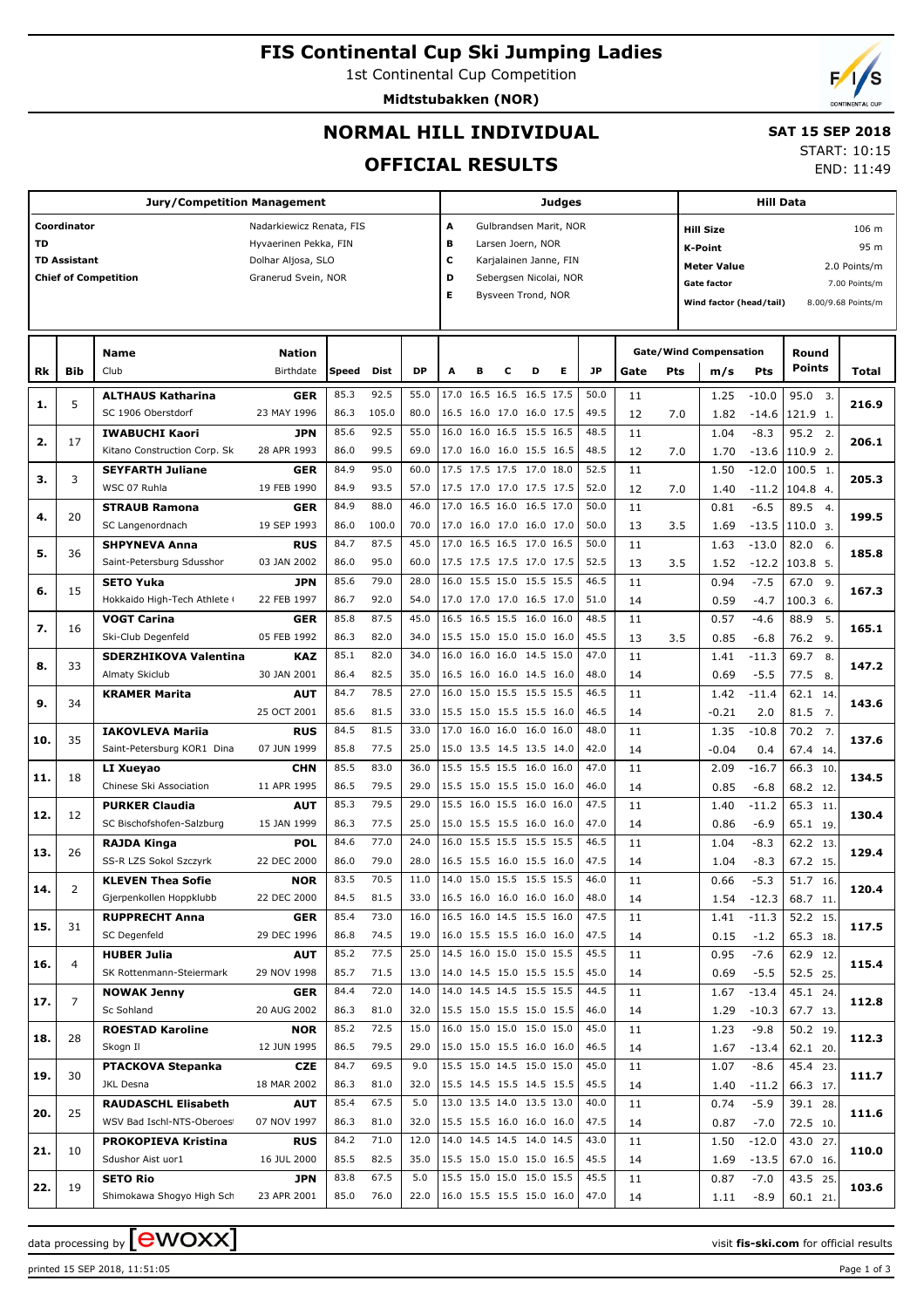## **FIS Continental Cup Ski Jumping Ladies**

1st Continental Cup Competition

**Midtstubakken (NOR)**



END: 11:49

## **NORMAL HILL INDIVIDUAL**

#### **SAT 15 SEP 2018** START: 10:15

### **OFFICIAL RESULTS**

|     |            | <b>Name</b>                       | <b>Nation</b> |        |             |           |      |   | <b>Gate/Wind Compensation</b> |                          | Round |           |      |            |         |            |               |       |
|-----|------------|-----------------------------------|---------------|--------|-------------|-----------|------|---|-------------------------------|--------------------------|-------|-----------|------|------------|---------|------------|---------------|-------|
| Rk  | <b>Bib</b> | Club                              | Birthdate     | lSpeed | <b>Dist</b> | <b>DP</b> | A    | в | с                             | D                        | Е     | <b>JP</b> | Gate | <b>Pts</b> | m/s     | <b>Pts</b> | <b>Points</b> | Total |
| 23. | 6          | <b>OI Shihori</b>                 | <b>JPN</b>    | 84.7   | 69.5        | 9.0       | 15.0 |   |                               | 15.5 15.0 15.0 15.5      |       | 45.5      | 11   |            | 0.93    | $-7.4$     | 47.1<br>21    | 101.2 |
|     |            | Waseda Unv.                       | 29 JUN 1999   | 85.6   | 68.5        | 7.0       |      |   |                               | 15.5 14.5 15.5 15.5 15.5 |       | 46.5      | 14   |            | $-0.06$ | 0.6        | 54.1<br>23.   |       |
| 24. | 32         | <b>BLAZKOVA Barbora</b>           | <b>CZE</b>    | 84.1   | 75.5        | 21.0      | 16.5 |   |                               | 15.0 15.5 14.5 15.0      |       | 45.5      | 11   |            | 1.85    | $-14.8$    | 51.7<br>16.   | 100.1 |
|     |            | <b>JKL Desna</b>                  | 23 SEP 1997   | 85.5   | 71.0        | 12.0      |      |   |                               | 14.0 14.5 14.5 14.5 15.5 |       | 43.5      | 14   |            | 0.89    | $-7.1$     | 48.4 26.      |       |
| 25. |            | <b>BORODINA Alina</b>             | <b>RUS</b>    | 84.5   | 69.5        | 9.0       |      |   |                               | 13.5 13.5 13.0 14.0 13.5 |       | 40.5      | 11   |            | 0.79    | $-6.3$     | 43.2<br>26.   | 97.7  |
|     |            | Nizhniy Tagil                     | 10 FEB 2002   | 85.8   | 76.5        | 23.0      |      |   |                               | 14.5 15.0 15.5 15.0 15.5 |       | 45.5      | 14   |            | 1.75    | $-14.0$    | 54.5<br>22    |       |
| 26. | 13         | <b>MA Tong</b>                    | <b>CHN</b>    | 85.2   | 71.5        | 13.0      |      |   |                               | 15.0 14.0 14.5 14.5 15.5 |       | 44.0      | 11   |            | 0.71    | $-5.7$     | 51.3<br>18.   | 94.2  |
|     |            | Chinese Ski Association           | 02 MAR 1994   | 86.4   | 74.0        | 18.0      |      |   |                               | 14.5 13.5 13.5 13.5 14.5 |       | 41.5      | 14   |            | 2.07    | $-16.6$    | 42.9<br>29.   |       |
| 27. | 29         | <b>BRAATEN Ingebjoerg Saglien</b> | <b>NOR</b>    | 83.3   | 68.5        | 7.0       |      |   |                               | 15.5 14.5 14.5 14.5 13.5 |       | 43.5      | 11   |            | 1.59    | $-12.7$    | 37.8<br>29.   | 90.5  |
|     |            | Etnedal Skilag                    | 20 SEP 1999   | 84.5   | 74.5        | 19.0      |      |   |                               | 15.0 15.0 15.0 15.0 16.0 |       | 45.0      | 14   |            | 1.41    | $-11.3$    | 52.7<br>24.   |       |
| 28. | 8          | <b>ELLMAUER Katharina</b>         | <b>AUT</b>    | 85.0   | 72.0        | 14.0      |      |   |                               | 15.0 15.0 15.0 15.5 15.5 |       | 45.5      | 11   |            | 1.73    | $-13.8$    | 45.7<br>22    | 88.9  |
|     |            | WSV Bad Ischl-NTS-Oberoes         | 01 AUG 2000   | 86.4   | 67.5        | 5.0       |      |   |                               | 14.0 13.5 14.5 14.0 13.5 |       | 41.5      | 14   |            | 0.41    | $-3.3$     | 43.2 28.      |       |
| 29. | 27         | <b>SHISHKINA Veronika</b>         | <b>KAZ</b>    | 83.4   | 68.5        | 7.0       |      |   |                               | 15.5 15.5 15.5 15.5 15.5 |       | 46.5      | 11   |            | 0.76    | $-6.1$     | 47.4 20.      | 88.5  |
|     |            | Almaty Ski club                   | 18 AUG 2003   | 84.3   | 64.5        | $-1.0$    |      |   |                               | 15.0 14.5 15.0 15.0 15.0 |       | 45.0      | 14   |            | 0.36    | $-2.9$     | 41.1<br>30.   |       |
| 30. | q          | <b>KVANDAL Eirin Maria</b>        | <b>NOR</b>    | 82.7   | 66.0        | 2.0       |      |   |                               | 13.5 14.0 13.5 13.5 14.5 |       | 41.0      | 11   |            | 0.77    | $-6.2$     | 36.8<br>30.   | 81.0  |
|     |            | Mosjoeen Il                       | 12 DEC 2001   | 83.6   | 68.0        | 6.0       |      |   |                               | 13.5 14.5 15.0 14.5 15.0 |       | 44.0      | 14   |            | 0.72    | $-5.8$     | 44.2 27.      |       |

|     |    | Not qualified for final round                    |                           |      |      |        |                                       |  |  |                                            |    |         |        |      |
|-----|----|--------------------------------------------------|---------------------------|------|------|--------|---------------------------------------|--|--|--------------------------------------------|----|---------|--------|------|
| 31. | 21 | <b>FORSSTROEM Susanna</b><br>Lahti Ski club      | <b>FIN</b><br>19 APR 1995 | 85.0 | 63.5 | $-3.0$ |                                       |  |  | $ 13.5 \t13.0 \t13.0 \t13.0 \t13.0   39.0$ | 11 | 0.59    | $-4.7$ | 31.3 |
| 32. | 22 | <b>TUKHTAEVA Alina</b><br>Almaty Ski club        | <b>KAZ</b><br>15 AUG 2001 | 84.6 | 57.0 |        | $-16.0$ 12.5 14.0 14.5 13.0 14.0 41.0 |  |  |                                            | 11 | 0.34    | $-2.7$ | 22.3 |
| 33. | 24 | <b>TERVAHARTIALA Julia</b><br>Lahden Hiihtoseura | <b>FIN</b><br>07 NOV 2002 | 83.9 | 58.5 |        | $-13.0$ 13.0 14.0 13.5 14.0 14.0 41.5 |  |  |                                            | 11 | 0.82    | -6.6   | 21.9 |
| 34. | 23 | <b>MOBERG Astrid</b><br>If Friska viljor         | <b>SWE</b><br>19 JUN 2001 | 84.2 | 54.0 |        | $-22.0$   12.5 13.0 13.0 12.5 13.0    |  |  | 38.5                                       | 11 | $-0.02$ | 0.2    | 16.7 |

| <b>Disqualified</b> |                    |           |  |  |  |  |  |  |  |  |  |  |
|---------------------|--------------------|-----------|--|--|--|--|--|--|--|--|--|--|
| <b>Bib</b>          | Name               | Reason    |  |  |  |  |  |  |  |  |  |  |
| 11                  | <b>MAIR Sophie</b> | SCE1 Ski  |  |  |  |  |  |  |  |  |  |  |
| 14                  | RAUTIONAHO Jenny   | SCE4 Suit |  |  |  |  |  |  |  |  |  |  |

| <b>Weather Information</b> |               |      |                 |              |     |     |  |  |  |  |  |  |  |
|----------------------------|---------------|------|-----------------|--------------|-----|-----|--|--|--|--|--|--|--|
|                            |               | Air  | <b>Humidity</b> | Wind $[m/s]$ |     |     |  |  |  |  |  |  |  |
|                            | Weather       | [°C] | [%]             | Min          | Avg | Max |  |  |  |  |  |  |  |
| 1st round                  | sunny         | 11   | 69              | 0.0          | 1.1 | 2.0 |  |  |  |  |  |  |  |
| 2nd round                  | partly cloudy | 12   | 65              | $-0.2$       | 1.0 | 2.0 |  |  |  |  |  |  |  |

| <b>Statistics</b> |      |                 |              |      |              |       |      |              |      |                            |                |                |  |
|-------------------|------|-----------------|--------------|------|--------------|-------|------|--------------|------|----------------------------|----------------|----------------|--|
|                   |      |                 |              |      | Distance [m] |       |      | Speed [km/h] |      | <b>Competitors/Nations</b> |                |                |  |
|                   | Gate | <b>Athletes</b> | <b>Falls</b> | Min  | Avg          | Max   | Min  | Avg          | Max  | <b>Entries</b>             | <b>Started</b> | <b>Results</b> |  |
| 1st round         | 11   | 34              | 0            | 54.0 | 74.6         | 95.0  | 82.7 | 84.6         | 85.8 | 36/11                      | 36/11          | 34/11          |  |
| 2nd round         | 14   | 24              | 0            | 64.5 | 76.7         | 92.0  | 83.6 | 85.7         | 86.8 | 30/9                       | 30/9           | 30/9           |  |
|                   | 12   | 3               | 0            | 93.5 | 99.3         | 105.0 | 84.9 | 85.7         | 86.3 |                            |                |                |  |
|                   | 13   | 3               | 0            | 82.0 | 92.3         | 100.0 | 86.0 | 86.1         | 86.3 |                            |                |                |  |

data processing by  $\boxed{\text{ewOX}}$ 

printed 15 SEP 2018, 11:51:05 Page 2 of 3